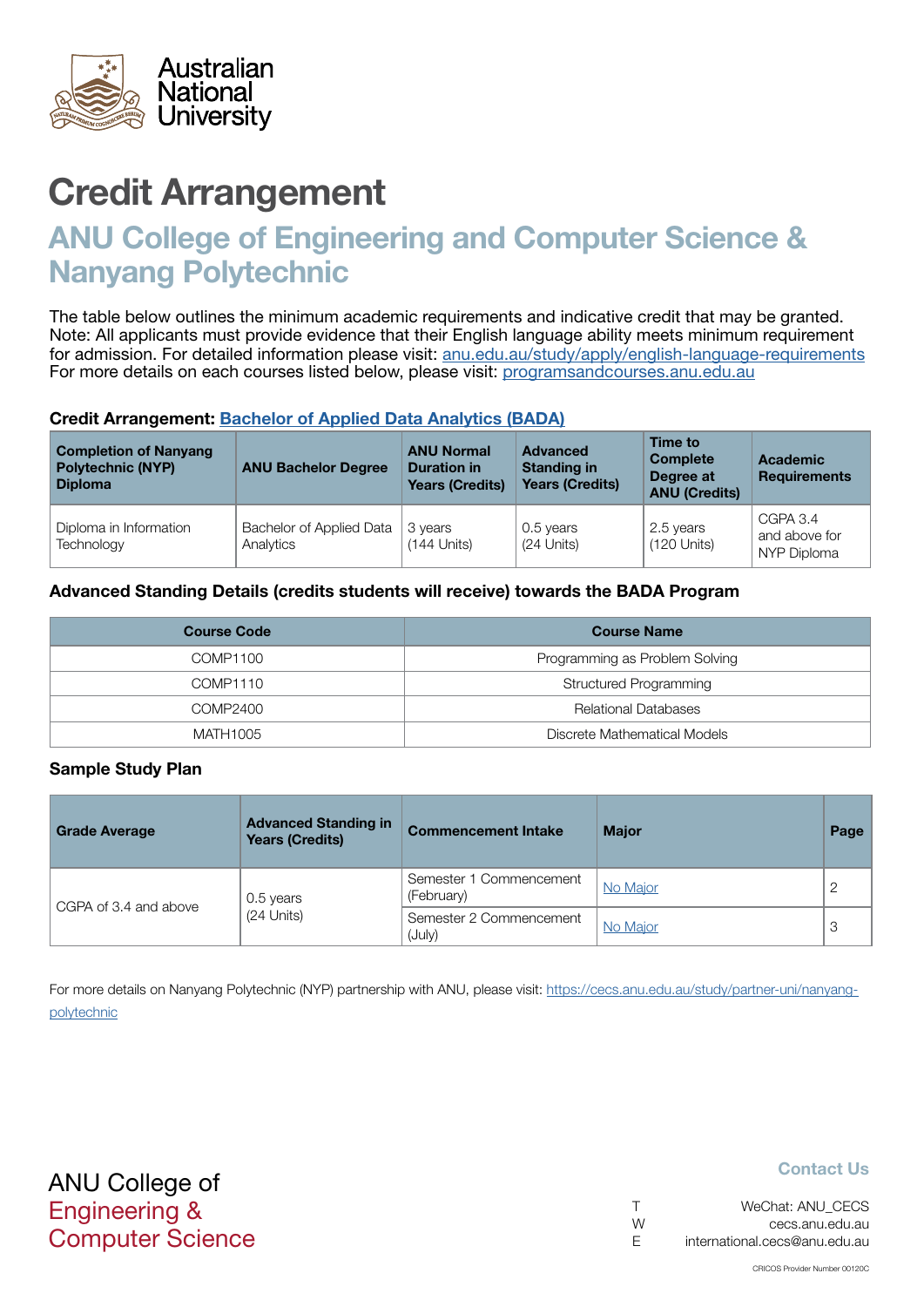<span id="page-1-0"></span>

# Credit Arrangement

# ANU College of Engineering and Computer Science & Nanyang Polytechnic

The table below outlines the minimum academic requirements and indicative credit that may be granted. Note: All applicants must provide evidence that their English language ability meets minimum requirement for admission. For detailed information please visit: [anu.edu.au/study/apply/english-language-requirements](http://anu.edu.au/study/apply/english-language-requirements)

### Credit Arrangement: [Bachelor of Applied Data Analytics](http://programsandcourses.anu.edu.au/program/BADAN) (BADA)

| <b>Completion of Nanyang</b><br><b>Polytechnic (NYP)</b><br><b>Diploma</b> | <b>ANU Bachelor Degree</b>            | <b>ANU Normal</b><br><b>Duration in</b><br><b>Years (Credits)</b> | <b>Advanced</b><br><b>Standing in</b><br><b>Years (Credits)</b> | Time to<br><b>Complete</b><br>Degree at ANU<br>(Credits) | <b>Academic</b><br><b>Requirements</b>   |
|----------------------------------------------------------------------------|---------------------------------------|-------------------------------------------------------------------|-----------------------------------------------------------------|----------------------------------------------------------|------------------------------------------|
| Diploma in Information<br>Technology                                       | Bachelor of Applied Data<br>Analytics | 3 years<br>$(144$ Units)                                          | 0.5 years<br>(24 Units)                                         | 2.5 years<br>$(120$ Units)                               | CGPA 3.4<br>and above for<br>NYP Diploma |

### Sample Study Plan: Semester 1 Commencement (February)

#### No major

Students study four courses per semester at ANU. For more details on each courses listed below, please visit: [programsandcourses.anu.edu.au](http://programsandcourses.anu.edu.au/program/BIT)

|                                       | <b>ANU Semester 1 (February))</b>                                                                                                                   | <b>ANU Semester 2 (July)</b>                                                                                                                                           |
|---------------------------------------|-----------------------------------------------------------------------------------------------------------------------------------------------------|------------------------------------------------------------------------------------------------------------------------------------------------------------------------|
| Year 1 at ANU<br>$(48 \text{ units})$ | STAT1003 Statistical Techniques<br>٠<br>DEMO2002 Population Analysis<br>٠<br>Elective (6 units)<br>$\bullet$<br>Elective (6 units)<br>$\bullet$     | SOCR1001 Foundations of Social Research<br>SOCY2169 Online Research Methods<br>MATH1113 Mathematical Foundations for Actuarial<br><b>Studies</b><br>Elective (6 units) |
| Year 2 at ANU<br>$(48 \text{ units})$ | COMP3425 Data Mining<br>٠<br>STAT2008 Regression Modelling<br>٠<br>Elective (6 units)<br>٠<br>Elective (6 units)<br>$\bullet$                       | COMP3430 Data Wrangling<br>STAT2001 Introductory Mathematical Statistics<br>SOCR3001 Data for Decision Making<br>STAT3011 Graphical Data Analysis                      |
| Year 3 at ANU<br>$(24 \text{ units})$ | SOCY2166 Social Science of the Internet<br>STAT3040 Statistical Learning<br>$\bullet$<br>Elective (6 units)<br>٠<br>Elective (6 units)<br>$\bullet$ |                                                                                                                                                                        |

NOTE: It is a student's responsibility to ensure the above is correct and satisfies the degree requirements of the program. This is a quide only and is provided to assist students with their enrolment planning. (Last Updated: March 2018)

For more details on Nanyang Polytechnic (NYP) partnership with ANU, please visit: https://cecs.anu.edu.au/study/partner-uni/nanyangpolytechnic

ANU College of Engineering & Computer Science

### Contact Us

|   | WeChat: ANU CECS              |
|---|-------------------------------|
| W | cecs.anu.edu.au               |
| F | international.cecs@anu.edu.au |